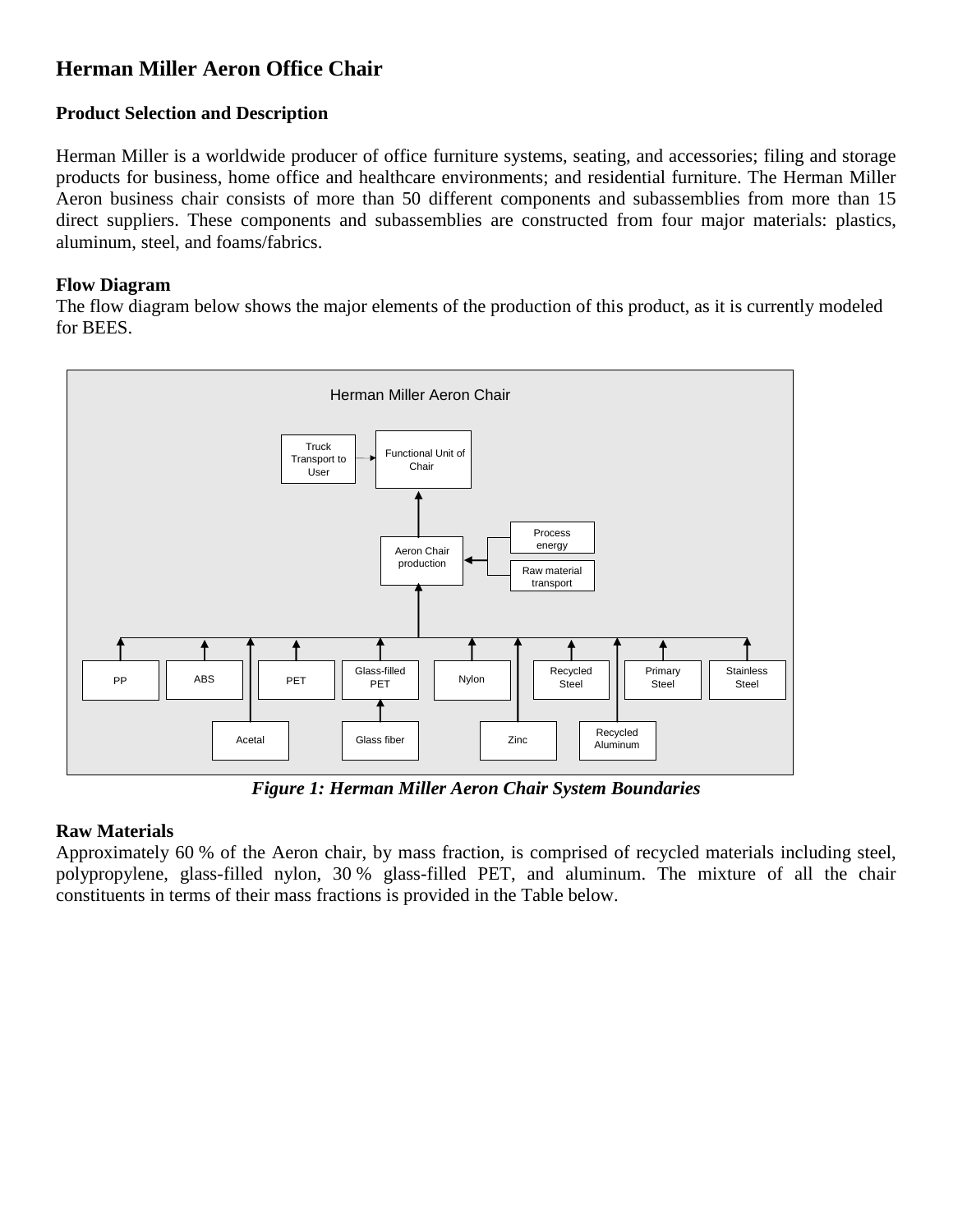| Twore It Herman minut her on Chain miapor Constructivs |                                                                                                                |
|--------------------------------------------------------|----------------------------------------------------------------------------------------------------------------|
| <b>Constituent</b>                                     | <b>Description</b>                                                                                             |
| <b>Plastics</b>                                        | 27 % for all plastics (24 % for seat and back frame<br>assemblies, 9 % for knobs, levers, bushings,<br>covers) |
| Aluminum                                               | 35 % for aluminum base, swing arms, seat links,<br>arm yokes                                                   |
| <b>Steel</b>                                           | 23.5 % for tilt assembly, 2 % for nuts, bolts, other<br>components                                             |
| Foam/fabric (arm                                       | Less than $4\%$ ; Pellicle seat $\&$ back suspension                                                           |
| rests, lumbar                                          | system is a combination of synthetic fibers and                                                                |
| supports)                                              | elastomers                                                                                                     |
| Composite                                              | 3 % for 5 casters; 6.7 % for pneumatic cylinder;                                                               |
| subassemblies                                          | 6.2 % for moving components of tilt assembly                                                                   |

*Table 1: Herman Miller Aeron Chair Major Constituents*

Of the plastics and metals in the Aeron chair that are nonrenewable, over two-thirds are made from recycled materials and can be further recycled at end of life.

*Plastic components*. Roughly one-fourth (27 %) of the Aeron chair, by mass fraction, is made up of various plastic resin materials including polypropylene, ABS, PET, nylon, and glass-filled nylons. The seat and back frame assemblies make up 23.6 % of the chair's weight. The seat and back frames are made of glass-filled PET, two thirds of which consists of post-industrial recycled materials. The plastic in the Pellicle suspension system (approximately 2 % of the chair weight) can be removed for replacement or for recycling of the seat and back frames. The remaining plastic components are various knobs, levers, bushings, and covers.

According to the manufacturer, these single-material plastic components used in the Aeron chair are identified with International Organisation for Standardization (ISO) recycling symbols and ASTM, International material designations to help channel them into the recycling stream.

Data for production of the plastic components comes from American Chemistry Council 2006 data developed for submission to the U.S. LCI Database.

*Aluminum.* Roughly 35 % of the Aeron chair is made from aluminum. Major components include the base, swing arms, seat links, and arm yokes. Aluminum components from the Aeron chair at the end of its life can be segregated and entered back into the recycling stream to be made into the same or other components, so they can be considered part of a closed-loop recycling system.

All aluminum components are made from 100 % post-consumer recycled aluminum, for which production data is found in the U.S. LCI Database.

*Steel.* The tilt assembly, approximately 23.5 % of the chair's weight, is largely made up of steel stampings and screw-machined components. These steel components represent 74 % of the tilt, by mass fraction, or 17.3 % of the mass of the chair. From 7 % to 50 % of the steel components in the tilt are made from recycled materials. The remaining steel materials (less than 2 % of the chair) are nuts, bolts, and other components that require the high strength properties of steel.

Production of primary and secondary steel is based on LCI data submitted by the American Iron and Steel Institute (AISI) and the International Iron and Steel Institute (IISI), which represents late 1990s worldwide steel production.